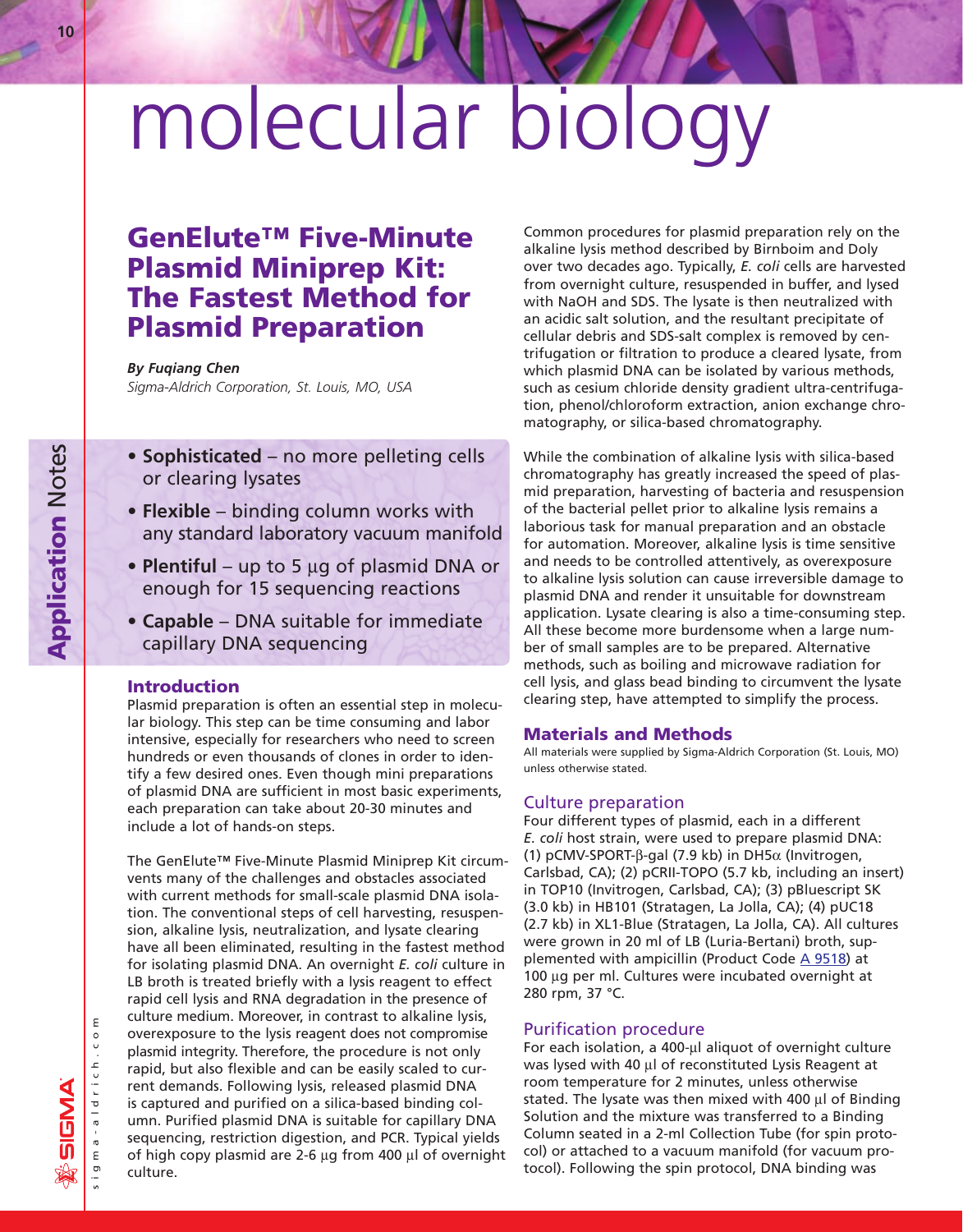achieved with 20 seconds of centrifugation at maximum speed (14,000 rpm), and the column was washed first with 700 µl of diluted Wash Solution with 20 seconds of centrifugation, then with 200  $\mu$ l of diluted Wash Solution with 30 seconds of centrifugation to wash and dry the column. Following the vacuum protocol, DNA binding was achieved with vacuum filtration, and the column was washed with 1 ml of diluted Wash Solution under vacuum, and then dried with 30 seconds of centrifugation. For both protocols, plasmid DNA was eluted in tris buffer (10 mM, pH 8.5) with 30 seconds of centrifugation. Plasmid DNA recovery was determined for each sample with 1  $\mu$ l of eluate, using a PicoGreen dsDNA Quantitation kit (Molecular Probes, Eugene, OR).

# **Sequencing**

Capillary DNA sequencing was performed by SeqWright DNA Technology Services (Houston, TX). Each sample was provided to SeqWright in 5  $\mu$ l eluate without adjusting the DNA concentration. Cycle sequencing reactions were performed with a T7 sequencing primer (for pCMV-SPORT-b-gal, pCRII-TOPO, and pBluescript SK) or a M13 Forward sequencing primer (for pUC18) and ABI BigDye™ terminator v3.1. Sequencing reaction products were resolved on an ABI Prism® 3730 DNA Analyzer.

# Restriction digestion

Restriction digestion was performed with  $3 \mu$  of eluate from each sample, 3 units of *EcoR I* (Product Code [R 6252\)](http://www.sigma-aldrich.com/ProductLookup.html?ProdNo=R6252&Brand=SIGMA) and 3 units of *Xho I* (Product Co[de R 6379\) i](http://www.sigma-aldrich.com/ProductLookup.html?ProdNo=R6379&Brand=SIGMA)n combination (for pCMV-SPORT-b-gal and pCRII-TOPO), or 3 units of *EcoR I* alone (for pBluescript SK and pUC18). All digestions were incubated at 37 °C for 1 hour and analyzed on a 1% agarose gel.

#### PCR

PCR experiments were performed in a GeneAmp® PCR System 9700 thermal cycler (Applied Biosystems, Foster City,  $CA$ ), with 1  $\mu$ l of 100-fold diluted plasmid sample, 200  $\mu$ M each dNTP, 0.4  $\mu$ M each of T7 and SP6 primers, and 2.5 units of AccuTaq™ LA DNA Polymerse (Product Code  $D$  8045) in 50  $\mu$ l reaction volume. PCR products were resolved on a 1% agarose gel.

# **Results and Discussion**

Four *E. coli* host strains (DH5a, TOP10, HB101, and XL1-Blue), each containing a different plasmid, were grown in LB broth and used to prepare plasmid DNA with the GenElute Five-Minute Plasmid Miniprep Kit. LB (Luria-Bertani) broth is recommended for growing cultures for the GenElute Five-Minute Plasmid Miniprep Kit. Cultures grown in rich media, such as TB (Terrific Broth), can produce substantially higher cell densities and will consequently overload the purification system and clog the

binding column, resulting in poor plasmid recovery (data not shown).

Of the four *E. coli* strains grown in LB broth, HB101 produced the highest cell density with an  $OD<sub>600</sub>$  reading equal to 3.5, while the  $OD_{600}$  readings of the other three strains ranged between 2 and 3. Cell lysis occurred rapidly upon the addition of reconstituted Lysis Reagent, even in the presence of culture medium, although there was some variation among the strains. HB101, though having the highest cell density, was the most susceptible to lysis, while XL1-Blue was the least susceptible, for which the lysis time was extended to 3 minutes from the standard protocol of 2 minutes.

It is not necessary, however, to monitor the lysis time, especially when there are a large number of cultures to handle. The lysis step can be extended until it is most convenient to proceed to the next step, since overexposure to the lysis reagent does not adversely affect plasmid DNA integrity. In fact, we have confirmed that plasmid DNA remained stable after exposure to the lysis reagent for 30 minutes, 60 minutes, and even 24 hours (data not shown). This long-term stability allows a large number of cultures to be lysed at the same time. Conversely, for applications that do not require maximum plasmid recovery, cultures can be lysed for 1 minute to reduce the preparation time.

Table 1. Recovery of plasmid DNA from 400 µl overnight culture using the GenElute Five-Minute Plasmid Miniprep Kit

| Plasmid          | Size<br>(kb) | E. coli<br>strain | Protocol       | <b>Number</b><br>of preps | Vol. of<br>elution<br>solution<br>$(\mu I)$ | Yield<br>(µg) |
|------------------|--------------|-------------------|----------------|---------------------------|---------------------------------------------|---------------|
| pCMV-SPORT-B-gal |              |                   |                |                           |                                             |               |
|                  | 7.9          | $DH5\alpha$       | Centrifugation | 8                         | 50                                          | $7.4 \pm 0.5$ |
|                  |              |                   |                | 8                         | 40                                          | $5.7 \pm 0.6$ |
|                  |              |                   | Vacuum         | 8                         | 40                                          | $6.6 \pm 0.3$ |
| pCRII-TOPO       |              |                   |                |                           |                                             |               |
|                  | 5.7          | TOP <sub>10</sub> | Centrifugation | 4                         | 40                                          | $4.2 \pm 0.5$ |
|                  |              |                   |                | 4                         | 30                                          | $3.9 \pm 0.3$ |
|                  |              |                   | Vacuum         | 4                         | 40                                          | $5.5 \pm 0.2$ |
|                  |              |                   |                | 4                         | 30                                          | $4.4 \pm 0.3$ |
| pBluescript SK   |              |                   |                |                           |                                             |               |
|                  | 3.0          | <b>HB101</b>      | Centrifugation | 4                         | 40                                          | $5.8 \pm 0.5$ |
|                  |              |                   |                | 4                         | 30                                          | $4.6 \pm 0.5$ |
|                  |              |                   | Vacuum         | $\overline{4}$            | 40                                          | $5.5 \pm 0.2$ |
|                  |              |                   |                | 4                         | 30                                          | $4.7 \pm 0.3$ |
| pUC18            |              |                   |                |                           |                                             |               |
|                  | 2.7          | XL1-Blue          | Centrifugation | 8                         | 30                                          | $2.5 \pm 0.6$ |
|                  |              |                   | Vacuum         | 8                         | 30                                          | $3.3 \pm 0.4$ |

<u>Sigm</u>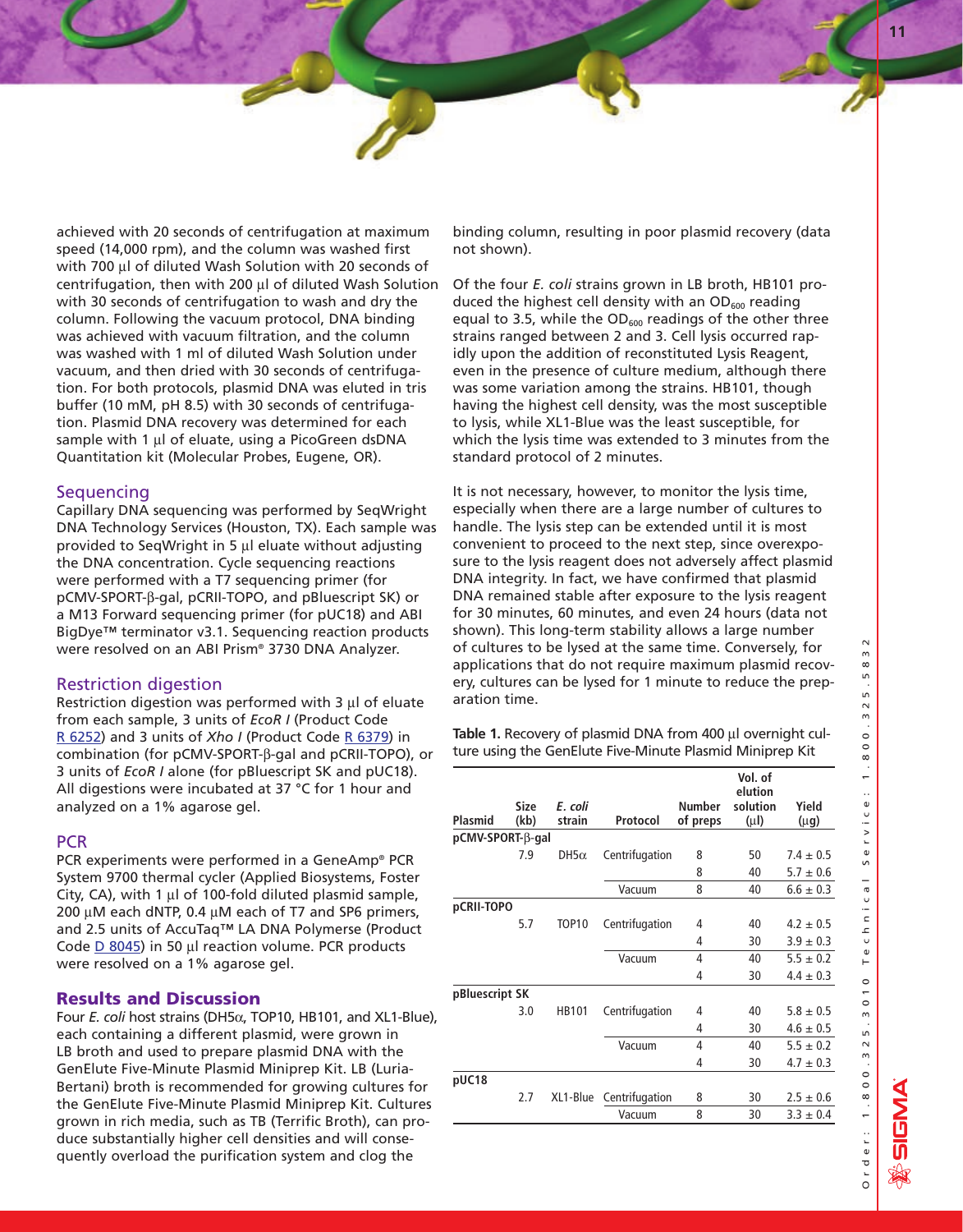Plasmid DNA recovery was quantified by PicoGreen and confirmed by agarose gel electrophoresis. As shown in Table 1, plasmid yields ranged from 2 to 7  $\mu$ g among the cultures. The highest yields were obtained from the largest plasmid, pCMV-SPORT-β-gal (7.9 kb); and the lowest from the smallest plasmid, pUC18 (2.7 kb). The differences in yield among these different plasmids were expected, as such differences were also observed with other conventional purification kits. In general, the yields of plasmid, as measured by mass  $(\mu q)$ , are proportional to the sizes of plasmid if the plasmid copy number and the cell density are similar between cultures. Similar yields were obtained between spin and vacuum protocols within each culture. However, the recovery increased by 10-20% as the volume of elution solution increased from 30 to 40  $\mu$  (pCRII-TOPO and pBluescript SK) and from 40 to 50  $\mu$ l (pCMV-SPORT- $\beta$ -gal). We recommend 40 µl of elution solution as standard, as this would, in most cases, result in approximately 100 ng/ $\mu$ l plasmid DNA in the eluate, of which 2-3  $\mu$ l will be sufficient for a restriction digestion or a DNA sequencing reaction, thus making it unnecessary to quantify each sample.

Plasmid preparations from the GenElute Five-Minute Miniprep Kit are especially suitable for capillary DNA sequencing. We have consistently obtained high quality sequencing data across different types of plasmid with 2 µl of eluate without any adjustment in DNA concentration. As shown in Figure 1, the average Read Length at Phred > 20 ranged from 868 to 945 bases among the four different types of plasmid. This level of Phred scores is equivalent to that of other conventional purification kits. A portion of the electropherogram for

pCMV-SPORT-β-gal is shown in Figure 2, which reveals strong signal and sharp peaks even after 600 bases, and greater than 900 bases of readable sequence.



*Figure 1. Phred scoring for capillary DNA sequencing of plasmid DNA samples purified with the GenElute Five-Minute Plasmid Miniprep Kit. Plasmid samples were prepared with the GenElute Five-Minute Plasmid Miniprep Kit and sequenced by SeqWright DNA Technology Service (Houston, TX) with a T7 sequencing primer (pCMV-SPORT-*b-*gal, pCRII-TOPO, and pBluescript SK) or a M13 Forward sequencing primer (pUC18) and ABI® BigDye™ terminator v3.1 on an ABI Prism® 3730 DNA Analyzer. The Phred score for each plasmid was average of 16 independent minipreps from each type of culture.*

Plasmid preparations from the GenElute Five-Minute Miniprep Kit are also suitable for restriction endonuclease digestion and PCR amplification. Restriction digestion is an established method for identifying and characterizing clones that contain desirable inserts, which can then be amplified in a quantity large enough for use as the substrate in subcloning, probe preparation, and micro-



*Figure 2. A portion of electropherogram revealing sharp peaks and strong signal between 600 and 900 bases from pCMV-SPORT-*b*-gal purified with the GenElute Five-Minute Plasmid Miniprep Kit.*

**ANSIS**